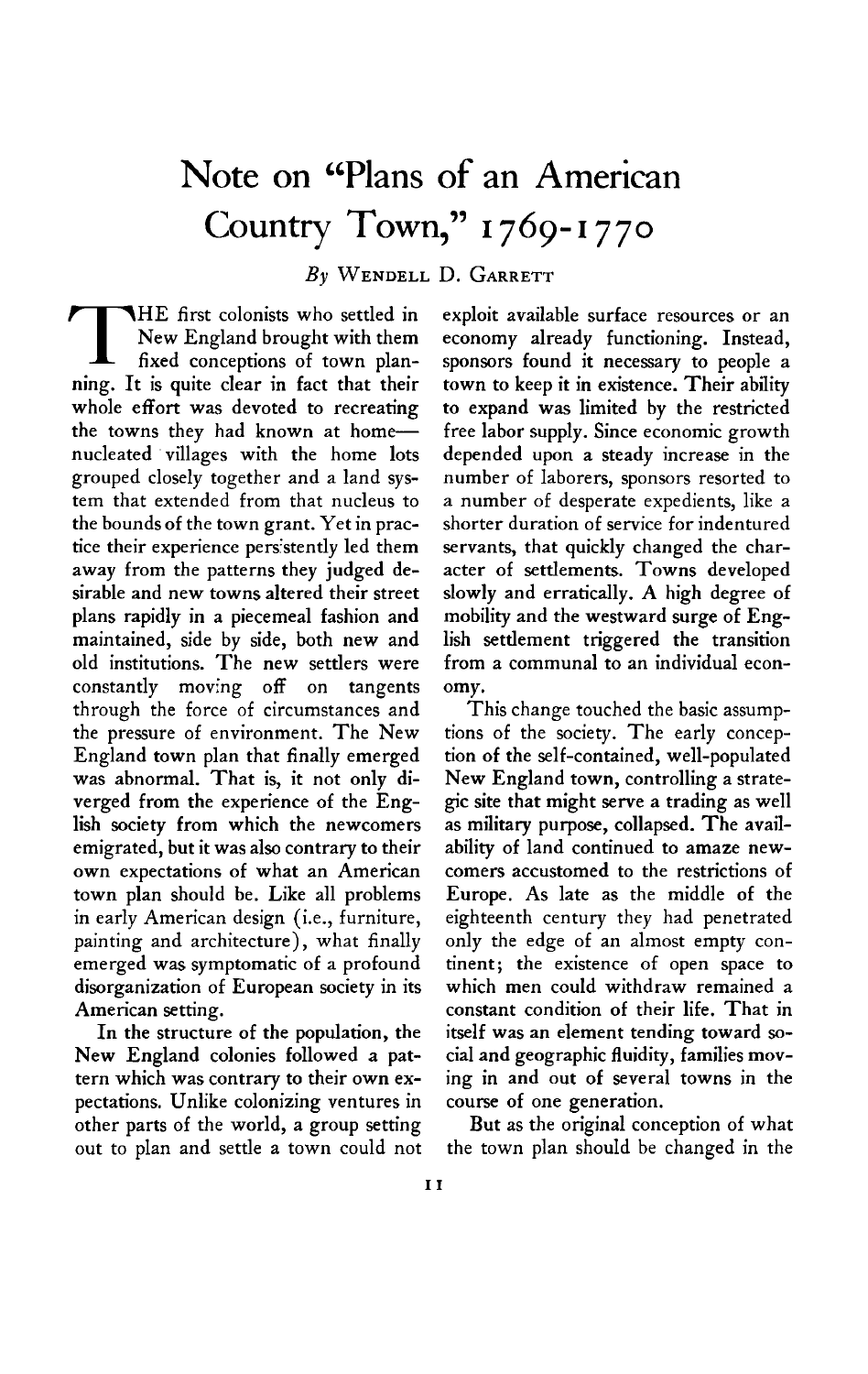**face of the realities of New England life, the old aspirations were still reflected in English circles of social thinkers and literati. Strangely enough the impetus did not come from architects, but rather from thinkers who belonged basically to the Age of Enlightenment who foresaw the breakdown of the cottage system in England and wished to replace it with villages of co-operation. The ideal of an overallplanned, homogeneous township. remained powerful, reminiscent of a powerful tradition to regulate life in a rational pattern. Home lots were roughly uniform and allowed to vary only within relatively narrow limits. These town planners gave no thought to the possibility of settlement along the borders of the more remote roads nor did they seriously consider communication by land with neighboring towns. The geometric pattern predominated, principally the development of the bastide or military town without fortified walls. Like these it had a grid pattern with a large central square left open as a common or market. Two students of town planning, characteristic of the age, proposed their "Plans of an American Country Town" in The Gentlemans ' Magazine, 39 :489-490 (Oct. 1769); 40:61-62 (Feb. 1770), which are printed below:** 

## **MR. URBAN,**

**The inclosed plan was drawn up some time ago for the private use of a gentleman; who intended to settle a colony in North America, and has met with the approbation of several persons who have seen: it. But that it may be of more extensrve use, and suggest some hints to**  other persons engaged in such a design, **I hope you will publish it in your next Magazine.** 

**The design is to settle I 24 families to-**

**gether in one town, and to give each of them there sufficient ground for a house, barn and stable, a yard for poultry, a garden of one acre, and land enough to keep one cow, all close to one another; besides near forty acres of land in the neighbouring fields.** 

**The whole contains a portion of land three miles square, with the town in the middle. And whenever it is fully peopled, another such square may be added to it on any side, and so on, till the whole country is well inhabited: and if a small quit-rent be paid by every house, it will in time arise to a large annual sum.** 

**If any gentleman would improve this scheme, by any just remarks, or additional hints, I hope, Mr. Urban, you will be so good as to publish them. I am very sensible that some alterations must be sometimes made, from the situation of rivers or hills; and from the nature of the soil, as for example, swampey grounds must not be laid out for corn, or feeding of sheep, and the like.** 

$$
Young, \mathfrak{S}c. \quad J. V. N.
$$

**Explanation of the figures in the town [Fig. I 1, or middle square, which is a mile on every side.** 

**I. The first street, consisting of 16 houses on the East side only.** 

**2. The second street, consisting of the same.** 

**3. The third street, consisting of 15 houses on the East side; and 15 on the West; 30 houses in all.** 

**4. The fourth street, conssting of the same.** 

**5. The fifth street, consisting of 16 houses on the West side only.** 

**6. The sixth street, consisting of the same.**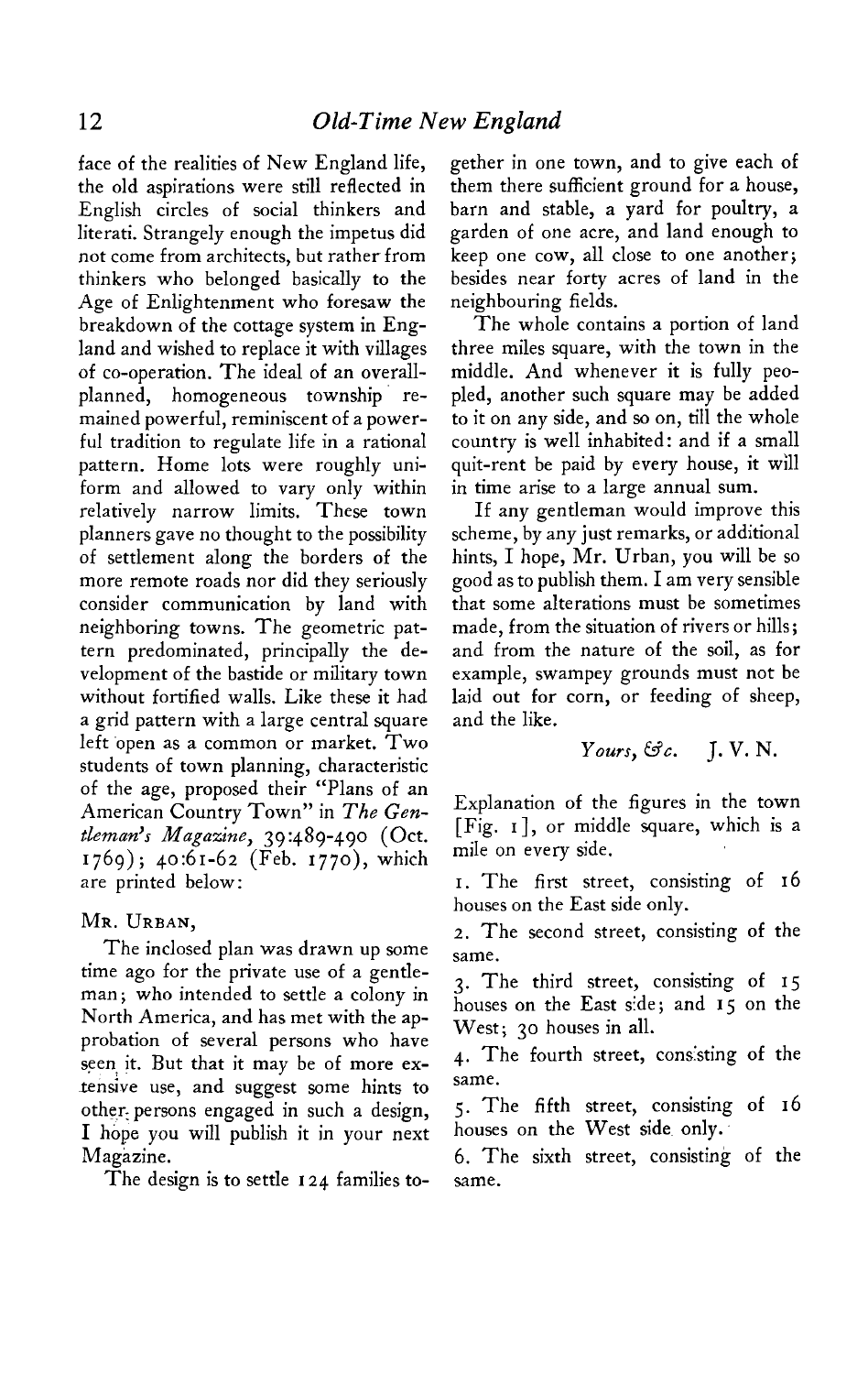With every house, there is a spot of ground about 50 yards in front, and 382 yards in depth, (including the house) for the yard, barn, stable, &c. a garden of one acre, and an orchard or field of near two acres and a half, for keeping one milch cow.

are 50: to prevent fires from extending cross the streets.

Explanation of the letters in the other eight squares; each of which is a mile on each side: and the roads are 45 yards broad, and run quite strait.

a) Four woods or copses at a distance

|              |                                 | ້                                                                                                                                                                                                    |                                 |
|--------------|---------------------------------|------------------------------------------------------------------------------------------------------------------------------------------------------------------------------------------------------|---------------------------------|
| s this       | $\overline{x}$ . mile<br>a<br>ь | mile<br>ı<br>¢<br>C<br>Road<br>$\mathbf{a} \cdot^{\mathbf{A}}$ . $\mathbf{b}$                                                                                                                        | k n.ile<br>$\mathbf a$<br>Ь     |
| $\mathbf{N}$ | d<br>c<br>A Road<br>d           | $16$ houses<br>[16 houles]<br>$\mathbf{r}$<br>$\bullet$<br>$7 \mid 15 \mid 8$ 7 $ 15 \mid 100$ .<br>$\frac{4}{12 15}$ hou.<br>$\frac{3}{15}$ hou. 9<br>6<br>5 <sub>z</sub><br>[16 houses] [16 house] | d<br>c<br>A Road<br>S<br>d<br>C |
|              | b<br>a                          | $\mathbf d$<br>d<br>$\ddot{\textbf{c}}$<br>¢                                                                                                                                                         | b                               |



- 7. The church and church-yard.
- 8. The public hall or stadhouse.

9. A public granary for wheat, to prevent any famine.

10. The market place.

Note, every street is 45 yards over, except the third and fourth streets, which

from the town, each of them containing 124 acres, or 496 in all, four acres of which are alloted to every house for timber and firing.

b) Four commons for feeding of sheep, containing 2064 acres, being above 16 acres to every house.

c) Eight portions of arable land, con-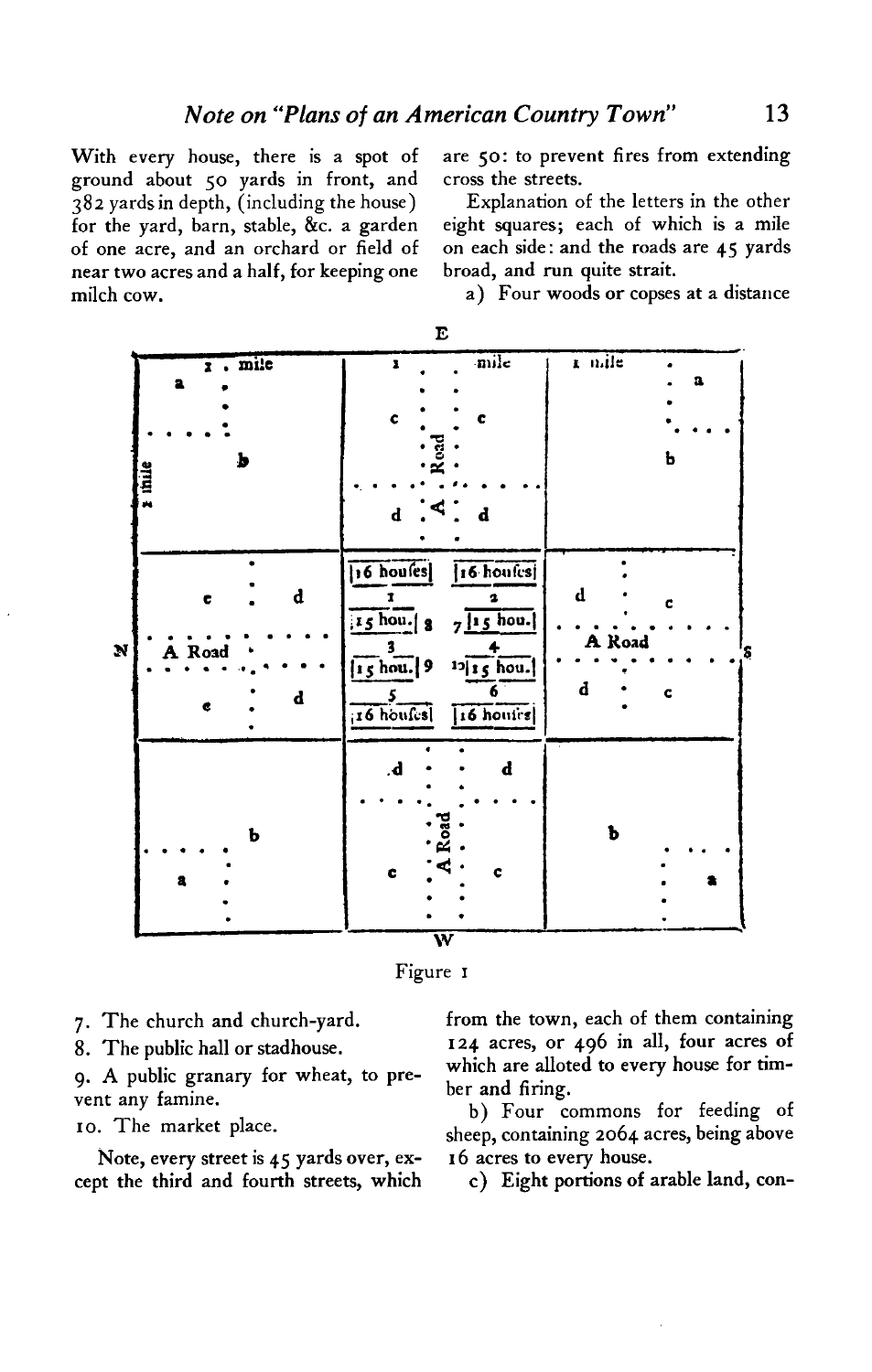**taining 1688 acres, or above**  $13\frac{1}{2}$  **acres to every house.** 

**d) Eight portions of grass land, for feeding horses, oxen and cows: containing 734 acres, or six acres to every house.** 

**Note, that every one may have their grass and arable grounds as near to their house as can be, the grass and arable land which lies East of the town, belong to the 32 houses in the first and second streets; and the grass and arable land West of the town, belong to the 32 houses in the fifth and sixth streets. So also the grass and arable land North of the town, belong to the 30 houses in the third street, and that on the South of the town, to the 30 houses, in the fourth street. But as these two last mentioned streets have but 30 houses each, there will remain near 40 acres of land on the North side of the town, and as much on the South side for public uses.** 

## **MR. URBAN,**

**In looking over the articles in your Magazine for October last, I was pleased to find that of a plan for an American town. However, on perusal, I thought it liable to many objections, and that the author was unacquainted with our plantations in America; give me leave to mention a few. Ist, I think his plan has not land sufficient for a township, six miles square being the common quantity allotted for that purpose. 2dly, His houses, as a town, are not contiguous enough for society, or defence. 3dly, There is an unnecessary waste of land in public roads, more than 80 feet wide would be a nusance in any country. 4thly, The quantity of lands allotted to each family is too small, nine square miles, supposing it to be equally divided between 124 families, would scarce be 50 acres to a family, which could be only fit to starve on. The** 

**different governments in America, I believe, one and all, do not give less than 50 acres a head, in fee simple, to all Protestant families, that will come and settle there, for as many white heads as they can count in their family; it would be difficult to speak with precision, or lay down any general rule for the distribution of lands; some will always have greater quantities than others, in spite of all the laws that ever were made, or ever will be ; nor is that in some cases an evil, where people have greater abilities than others to work larger quantities, in producing a greater general good. Was I to give my opinion in this matter for some rule to adhere to, it should be that farms should not be too large, nor too small, perhaps from one hundred to three hundred acres, according to the ability of the person who is to occupy it; I would be understood to mean in a country where the lands are good, and not designed to be worked much by slaves. 5thly, There is too great a quantity of land appropriated to the use of sheep; land for that use will certainly be the last, if not the least wanted. In a desart country, it takes many years to clear away the woods, and make the land and air wholesome for breeding sheep, supposing nature to have adapted both land and climate for that use. 6thly, The having lands and stocks in common, is with me an objection of more weight than all the rest; the primeval ages are past, people now a-days must have their properties ascertained, that they may improve them after their own way; for without this, it would be soon found, that there could be no improvement at all. More deficiencies might be pointed out, but I shall only further observe, that it is not necessary in any society that every person or family in it should be a possessor of lands, for any time, and on trial, even in**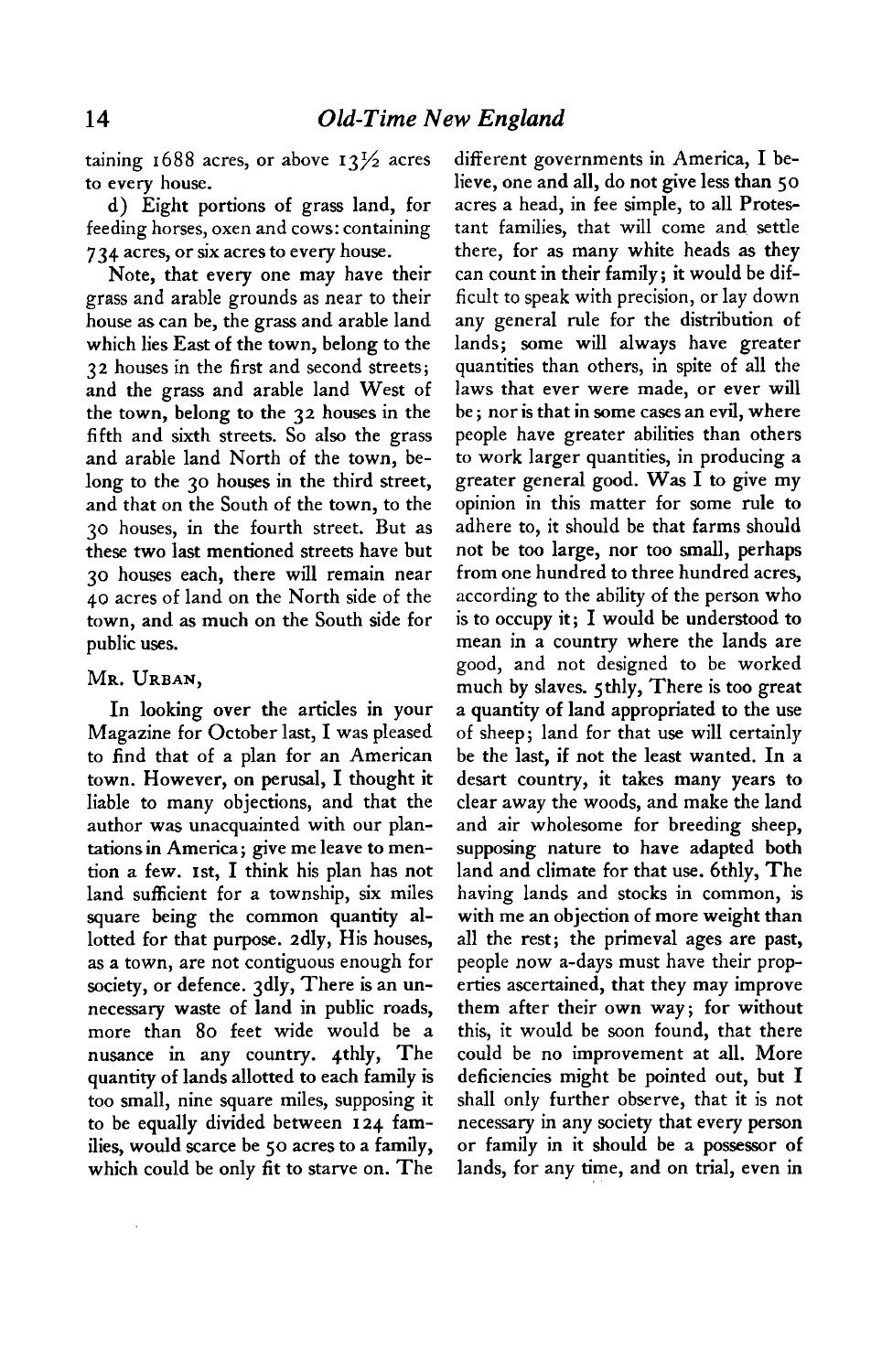**a new country, would be found incon- care and culture ; but as such people are the venient. Jack of all trades, is seldom good most valuable and useful part of a comat any; the labouring tradesman and arti- munity, proper encouragement should be his house and garden stands on, has al- effected, in the fixing and planning the** 

**ficer, whose residence is in town, if he found out to induce them to come and has more land to take care of than what settle, and this may in some measure be** 



**his business, to the hurt of himself and be carefully chosen, as convenient, healthy family, and to the vexation of all those and pleasant as the country will admit, who have any thing to do with him, as and a sufficient number of town lots in well as to the public loss in general, as his the plan ready to be given gratis to all lands must remain a desert, or what little comers who will occupy them, and the he may do will be lost for want of proper community should give the indigent, but** 

**ways an idle pretence to draw him from town. To this end the situation must**